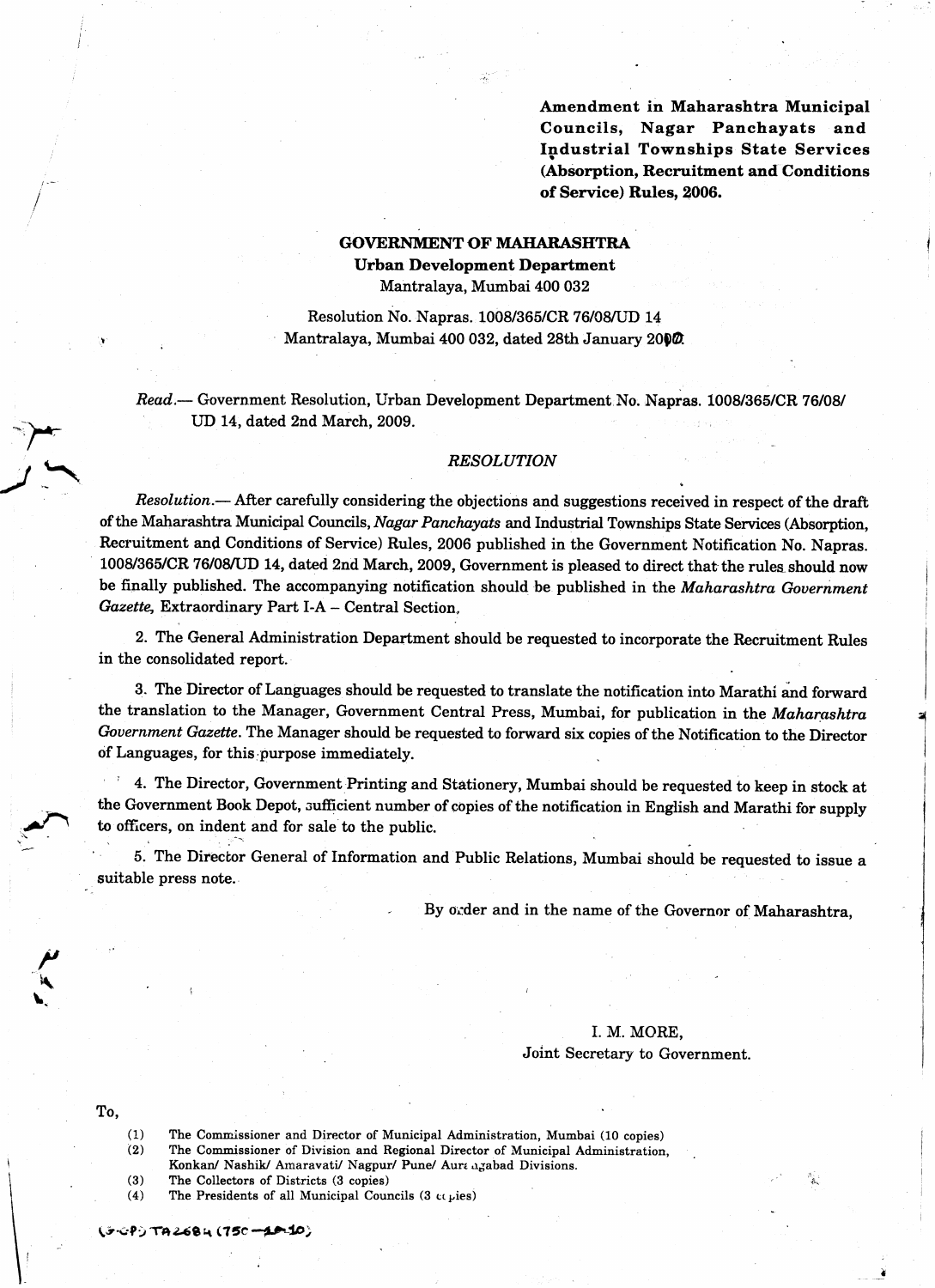- The Chief Officers of all Municipal Councils,  $(5)$
- The Secretary, Maharashtra Public Service Commission, Mumbai (by letter),  $(6)$
- The General Administration Department (XII Desk),  $(7)$
- The Finance Department,  $(8)$
- The Law and Judiciary Department (3 copies)  $(9)$
- The Manager, Government Central Press, Mumbai,  $(10)$
- The Director General, All India Institute of Local Self Government, Mumbai,  $(11)$
- The Director General of Information and Public Relations, Mumbai (for issue of a press note),  $(12)$
- The Accountant General, Maharashtra-I, Mumbai (50 copies)  $(13)$
- The Accountant General, Maharashtra-II, Nagpur (50 copies)  $(14)$
- The Chief Auditor, Local Fund Accounts, Mumbai (50 copies)  $(15)$
- The Deputy Chief Auditor, Local Fund Accounts, Aurangabad, Pune, Amaravati, Nagpur, Konkan, Nashik  $(16)$
- The Director of Languages  $(17)$
- All Other Department of Mantralaya.  $(18)$
- The Secretary, Maharashtra Legislature Secretariat, Mumbai.  $(19)$
- All Joint Secretary/ Deputy Secretary/ Under Secretary and Section Officers of Urban Development  $(20)$ Department.
- Desk UD 14 for select file.  $(21)$

 $\rightarrow$   $\sim$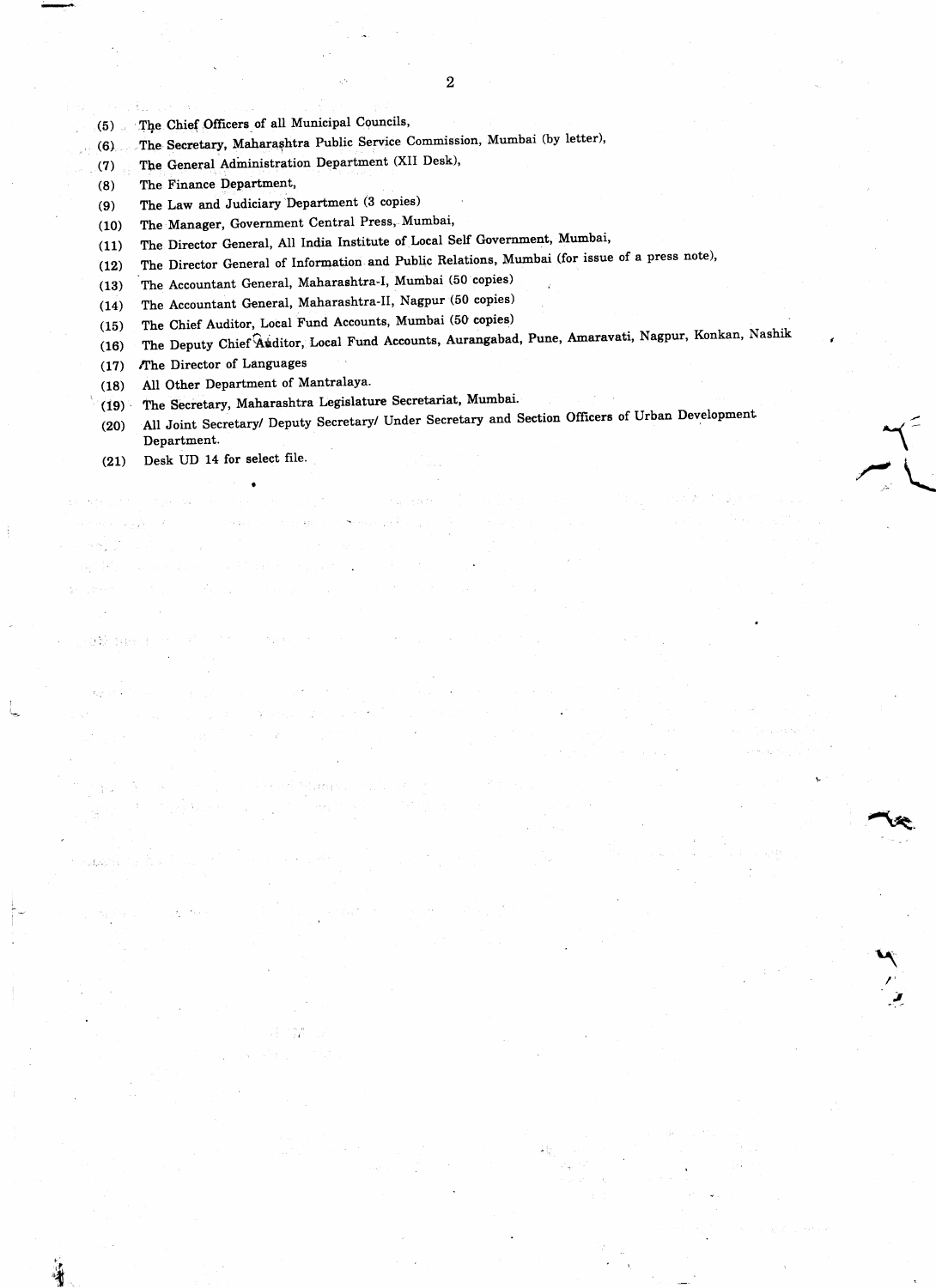

## महाराष्ट्र शासन राजपत्र

# असाधारण भाग एक-अ–मध्य उप-विभाग

वर्ष १, अंक ५३ । शुक्रवार, जानेवारी २९, २०१०/माघ ९, शके १९३१ पिष्ठे ६. किंमत : रुपये २०.००

असाधारण कमांक १४

प्राधिकृत प्रकाशन

महाराष्ट्र जिल्हा परिषदा व पंचायत समित्या, ग्रामपंचायती, नगरपरिषदा, प्राथमिक शिक्षण आणि स्थानिक निधी लेखापरीक्षा अधिनियम यांखालील (भाग चार-ब मध्ये प्रसिद्ध करण्यात आलेले आदेश व अधिसूचना यांव्यतिरिक्त) आदेश व अधिसचना.

### URBAN DEVELOPMENT DEPARTMENT

Mantralaya, Mumbai 400 032, dated the 28th January 2010.

### **NOTIFICATION**

MAHARASHTRA MUNICIPAL COUNCILS, NAGAR PANCHAYATS AND INDUSTRIAL TOWNSHIPS ACT, 1965.

No. Napras 1008/365/C.R.76/08 UD-14. - In exercise of the powers conferred by sub-sections (1) and (2) of section 321 read with sub-section (2) of section 75A of the Maharashtra Municipal Councils, Nagar Panchayats and Industrial Townships Act, 1965 (Mah. XL of 1965), and of all other powers enabling it in that behalf, the Government of Maharashtra hereby amends the Maharashtra Municipal Councils, Nagar Panchayats and Industrial Townships State Services (Absorption, Recruitment and Conditions of Service) Rules, 2006; the same having been previously published as required by sub-section (3) of section 321 of the said Act, as follows :-

1. These Rules may be called the Maharashtra Municipal Councils, Nagar Panchayats and Industrial Townships State Services (Absorption, Recruitment and Conditions of Service) (Amendment) Rules, 2010.

2. In rule 2 of the Maharashtra Municipal Councils, Nagar Panchayats and Industrial Townships State Services (Absorption, Recruitment and Conditions of Service) Rules, 2006 (hereinafter referred to as "the principal rules"), for clause (e), the following clause shall be substituted, namely :-

" (e) "Appointing Authority" in relation to.—

(i) Grade "A" posts means the Director of Municipal Administration;

(ii) Grade "B" posts means the Regional Director of Municipal Administration; and

 $(iii)$  Grade "C" posts means the Collector;".

3. In rule 5, in sub-rule  $(2)$ , in clause  $(b)$ , for the words "these rules" the words "the Maharashtra" Municipal Councils, Nagar Panchayats and Industrial Townships State Services (Absorption, Recruitment and Conditions of Service) (Amendment) Rules, 2010" shall be substituted.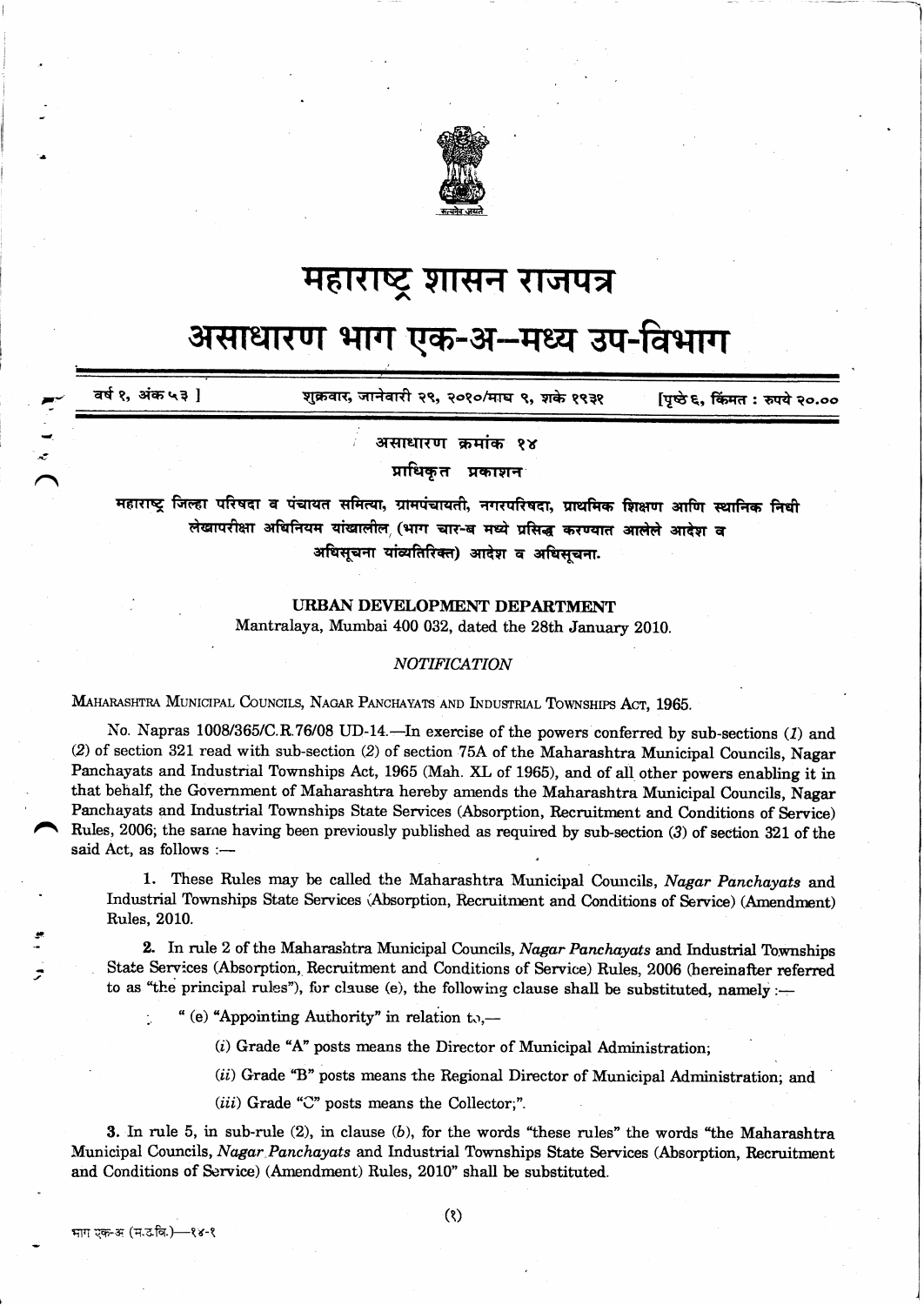महाराष्ट्र शासन राजपत्र असाघारण भाग एक-अ-मध्य उप-विभाग, जानेवारी २९, २०१०/माघ ९, शके १९३१

4. After rule 7 of the principal rules, the following rule shall be inserted, namely:-

(

.

.

२

"7A. Absorption to be provisional.—The absorption of every existing employee shall be provisional. The absorbed employee shall, unless he has already passed the MSCIT examination or a certificate in computer, specified by the Directorate of Information Technology, have to pass the MSCIT examination in two chances within the period of one year from the date of absorption or the date of coming into force of the Maharashtra Municipal Councils, Nagar Panchayats and Industrial Townships State Services (Absorption, Recruitment and Conditions of Service) (Amendment) Ruies, 2010, whichever is later. If such employee fails to submit a certificate to that effect his absorption shall stand terminated.".

-

5. In rule 16 of the principal rules, for sub-rule  $(l)$ , the following sub-rule shall be substituted, namely:--

" $(1)$  A separate select list of employees in each Grade of each service shall be prepared for the purpose of appointment by promotion to the higher post of services. For the purpose of preparing such select list of employees eligible for promotion, there shall be constituted a Selection Committee for each grade:-

(A) Selection Committee for promotion of Grade A to Selection Grade and Grade 'B' employees to Grade 'A' shall consist of,-

- (i) The Director of Municipal Administration, Mumbai. . . . . . . . Chairman
- (ii) Group-A officer, not below the rank of Deputy Secretary, Member to be nominated by the Government. (*iii*) One of the Regional Directors of Municipal Administration 1. Member
- to be nominated by the Director.
- $(iv)$  Group-A officer from the Social Justice and Special ... Member Assistance Department to be nominated by the Government.
- (v) Group-A officer of the relevant Administrative Department  $\ldots$  Member of the Government to be nominated by the Government.
- (*vi*) The concerned Deputy Director of Municipal Administration ... Member to be nominated by the Government. Secretary

(B) Selection Committee for promoiion of Grade 'CL' and 'C2' employees to Grade 'B' shall consist of the following, namely  $:$  --

| Regional Director of Municipal Administration<br>$\cdots$                                                                    | Chairman                                                             |  |
|------------------------------------------------------------------------------------------------------------------------------|----------------------------------------------------------------------|--|
| $\cdots$<br>the Regional Director of Municipal Administration                                                                | Member                                                               |  |
| Group-A officer from the Social Justice and Special<br>$\ddotsc$<br>Assistance Department to be nominated by the Government. | Member                                                               |  |
| Assistant Director in the Office of the Regional Director of<br>Municipal Administration to be nominated by the Government.  | Member<br>Secretary                                                  |  |
|                                                                                                                              | ( <i>ii</i> ) One of the Collectors in the region to be nominated by |  |

6. In rule  $25$  of the principal rules,--

(i) for sub-rule(1), the following sub-rule shall be substituted, namely :-

" $(1)$  A person in service of the Selection Grade and Grade 'A' shall be liable to be transferred anywhere in the State of Maharashtra. He shall be eligible for being posted in any Municipal Council on a post indicated in column (5) of Appendix-I appended to the rules. A person in service of Grade 'B' shall be liable to be transferred within the same Revenue Division and a person in service of Grade 'C' shall be liable to be transferred within the same District :

Provided that, a person in service in any of the above Grades, may, on a written request made by him to the Director, be transferred to other Region or other District: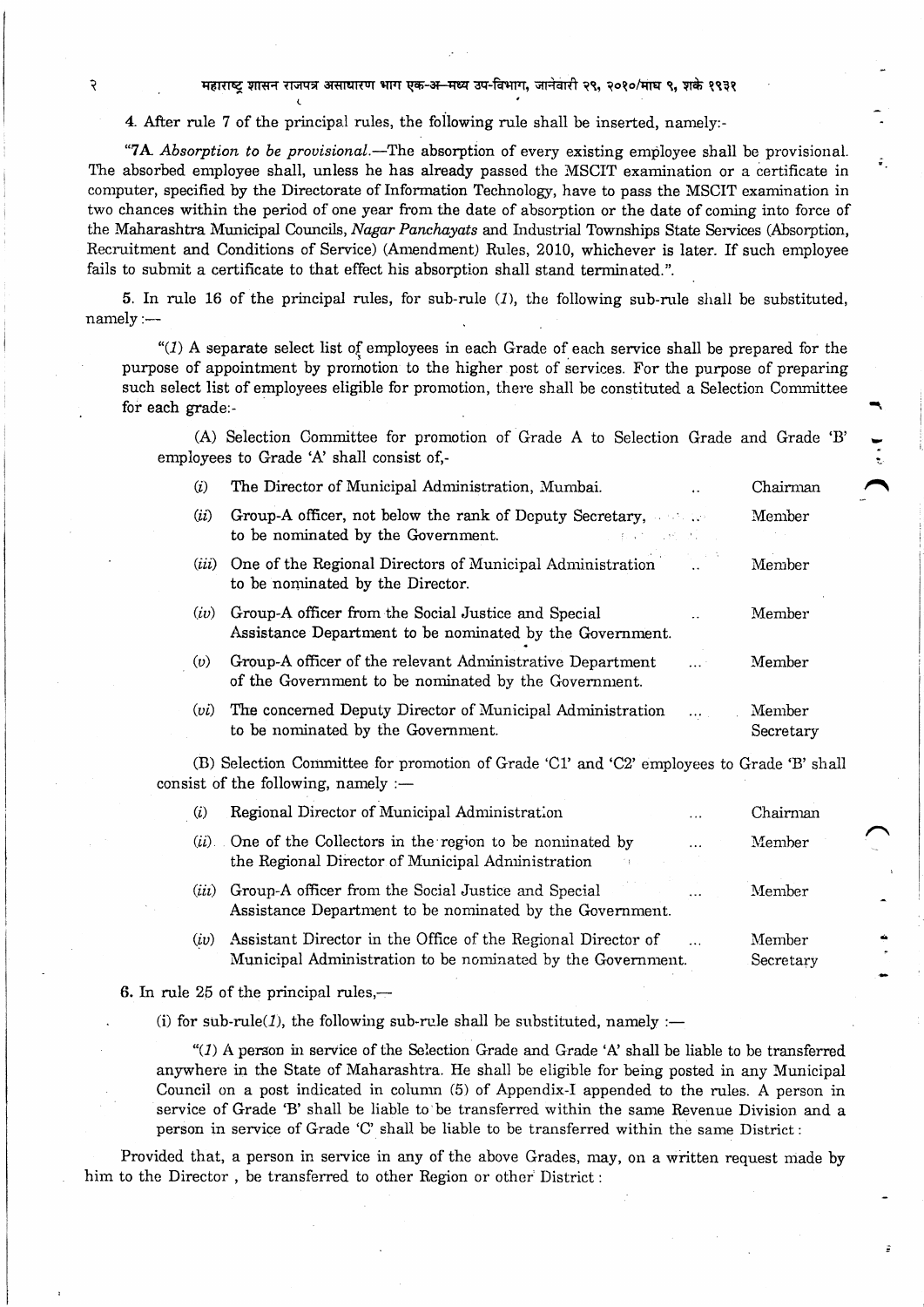### महाराष्ट्र शासन राजपत्र असाधारण भाग एक-अ मध्य उप-विभाग, जानेवारी २९, २०१०/माघ ९, शके १९३१

Provided further that, if suitable Grade is not available for the posting of a person in the same Division or District, the Director of Municipal Administration or, as the case may be, the Regional Director may, by order, transfer such person outside the Division or, the District";

(ii) in sub-rule (3), the words "or such employee to whom the Appointing Authority may empower for a given Grade/Service" shall be deleted.

7. In Appendix-II to the principal rules,—

(i) in entry at Serial No. 1.-

(A) in sub-entry (a), in column (3), in clause (ii) after the words "Have passed MSCIT Examination" The words "or a certificate in computer specified by the Directorate of Information Technology " shall be inserted;

(B) in sub-entry (b), in column (3), in clause (ii), after the words "Have passed the MSCIT Examination" the words "or a certificate in computer specified by the Directorate of Information Technology" shall be inserted:

(C) in sub-entry (c), in column (3), in clause (ii), after the words "Have passed the MSCIT Examination" the words "or a certificate in computer specified by the Directorate of Information Technology" shall be inserted.

(D) in sub-entry (d), in column (3), for the portion beginning with the words "Have passed MSCIT Exam." and ending with the words " of the existing post.", the following shall be substituted, namely:-

" Have passed the MSCIT Exam or a certificate in computer specified by the Directorate of Information Technology;

(iii) have not less than five years' experience on any Class III post.";

(ii) in entry at serial  $No.2$ .

(A) in sub-entry (a), in column (3), for the portion beginning with the words "Municipal service" and ending with the words, "passed MSCIT Exam.", the following shall be substituted, namely:-

" Municipal Service should,-

(i) hold, either a Degree in Engineering (Mechanical/ Environmental) or, a Diploma in Mechanical/ Environmental Engineering;

(ii) have passed MSCIT Exam, or a certificate in computer specified by the Directorate of Information Technology;";

(B) in sub-entry (b), in column (3), for the portion beginning with the words "Municipal service" and ending with the words, "passed MSCIT Exam", the following shall be substituted, namely:-

"Municipal Service should,-

(i) hold, either a Degree in Engineering (Mechanical/ Environmental) or, a Diploma in Mechanical/ Environmental Engineering;

(ii) have passed MSCIT Exam., or a certificate in computer specified by the Directorate of Information Technology;";

(C) in sub-entry (c), in column (3), for the portion beginning with the words "Municipal service" and ending with the words, "the existing post.", the following shall be substituted, namely :-

" Municipal Service should,-

 $(i)$  hold, either a Degree in Engineering (Mechanical/ Environmental) or, a Diploma in Mechanical/ Environmental Engineering;

भाग एक-अ (म.उ.वि.)—१४-२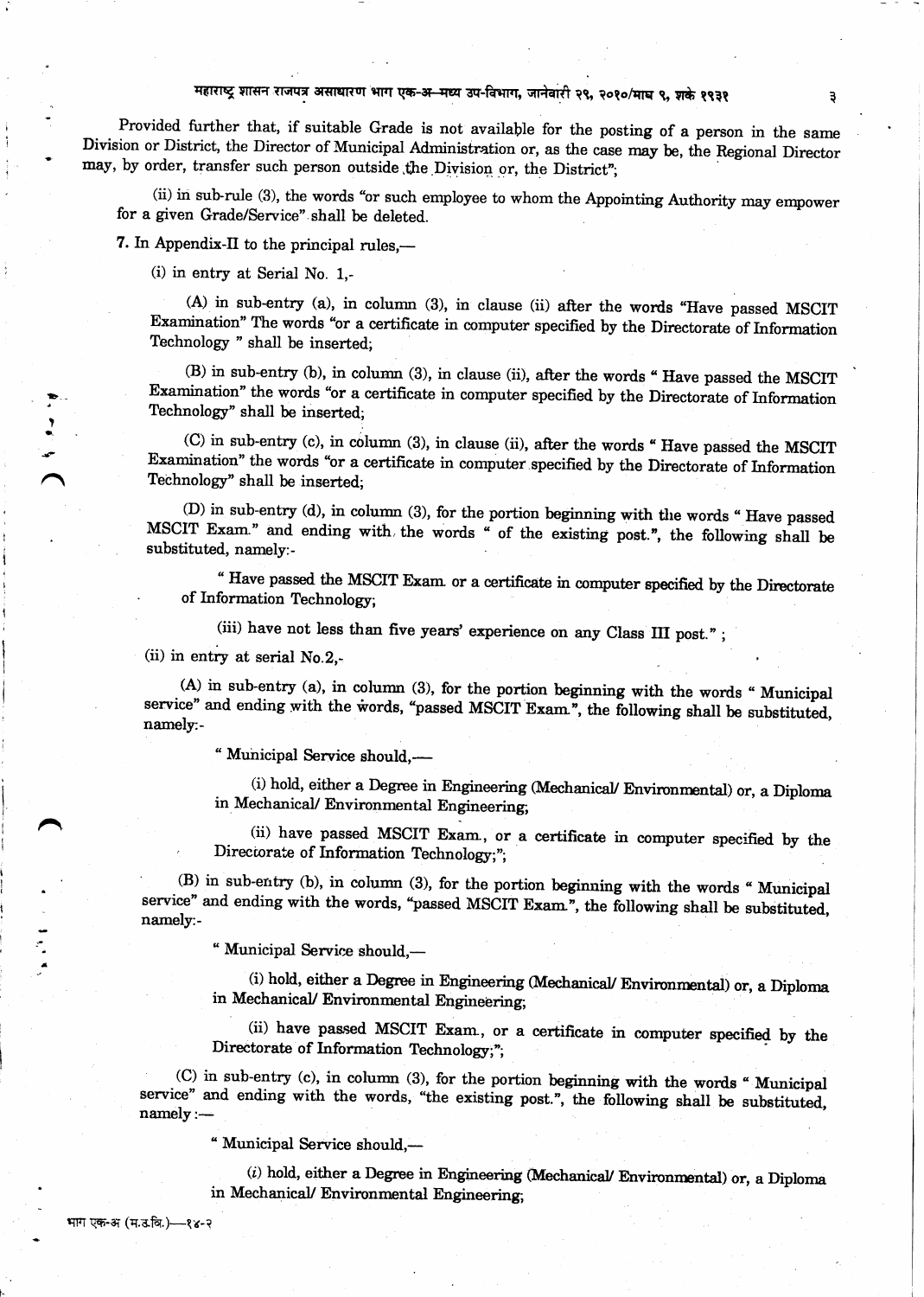महाराष्ट्र शासन राजपत्र असाधारण भाग एक-अ-मध्य उप-विभाग, जानेवारी २९, २०१०/माघ ९, शके १९३१

(ii) have passed MSCIT Examination, or a certificate in computer specified by the Directorate of Information Technology;

(iii) have not less than five years' experience on any Class III post.";

(iii) in entry at Serial No. 3,-

(A) in sub-entry (a), in column (3), in clause (ii), after the words "passed MSCIT Examination". "or a certificate in computer specified by the Directorate of Information Technology; " shall be inserted:

(B) in sub-entry (b), in column (3), for the portion beginning with the words "Municipal service" and ending with the words, "passed MSCIT Exam.", the following shall be substituted. namely:-

" Municipal Service should,-

(i) hold, either a Post- Graduate Degree in Commerce (M.Com.), or a Degree in Commerce (B.Com.) with Membership of the Institute of Costs and Works Accountants of India or the Institute of Chartered Accountants of India;

(ii) have passed MSCIT Exam., or a certificate in computer specified by the Directorate of Information Technology;";

(C) in sub-entry (c), in column (3), for the portion beginning with the words " municipal service" and ending with the words, "passed MSCIT Exam.", the following shall be substituted, namely:-

" Municipal service should,-

(i) hold, either a Post- Graduate Degree in Commerce (M.Com.), or a Degree in Commerce (B.Com.) with Membership of the Institute of Costs and Works Accountants of India or the Institute of Chartered Accountants of India;

(ii) have passed MSCIT Exam., or a certificate in computer specified by the Directorate of Information Technology;";

(D) in sub-entry (d), in column (3), for the portion beginning with the words "municipal service" and ending with the words, "the existing post.", the following shall be substituted, namely:-

" Municipal service should,-

 $(i)$  hold a Degree in Commerce  $(B. Com.)$ ;

(ii) have passed MSCIT Examination, or a certificate in computer specified by the Directorate of Information Technology,

(iii) have not less than five years' experience on any Class III post.";

(iv) in entry at Serial No.  $4,$ —

 $(A)$  in sub-entry (a), in column (3), in clause (ii), after the words "Have passed the MSCIT Examination" the words "or a certificate in computer specified by the Directorate of Information Technology" shall be inserted;

(B) in sub-entry (b), in column (3), in clause (ii), after the words "Have passed the MSCIT Examination" the words "or a certificate in computer specified by the Directorate of Information Technology" shall be inserted;

(C) in sub-entry (c), in column (3), in clause (ii), after the words "Have passed the MSCIT Examination" the words "or a certificate in computer specified by the Directorate of Information Technology" shall be inserted;

(D) in sub-entry (d), in column (3), for the portion beginning with the words "Have passed MSCIT Examination" and ending with the words " of the existing post", the following shall be substituted, namely:-